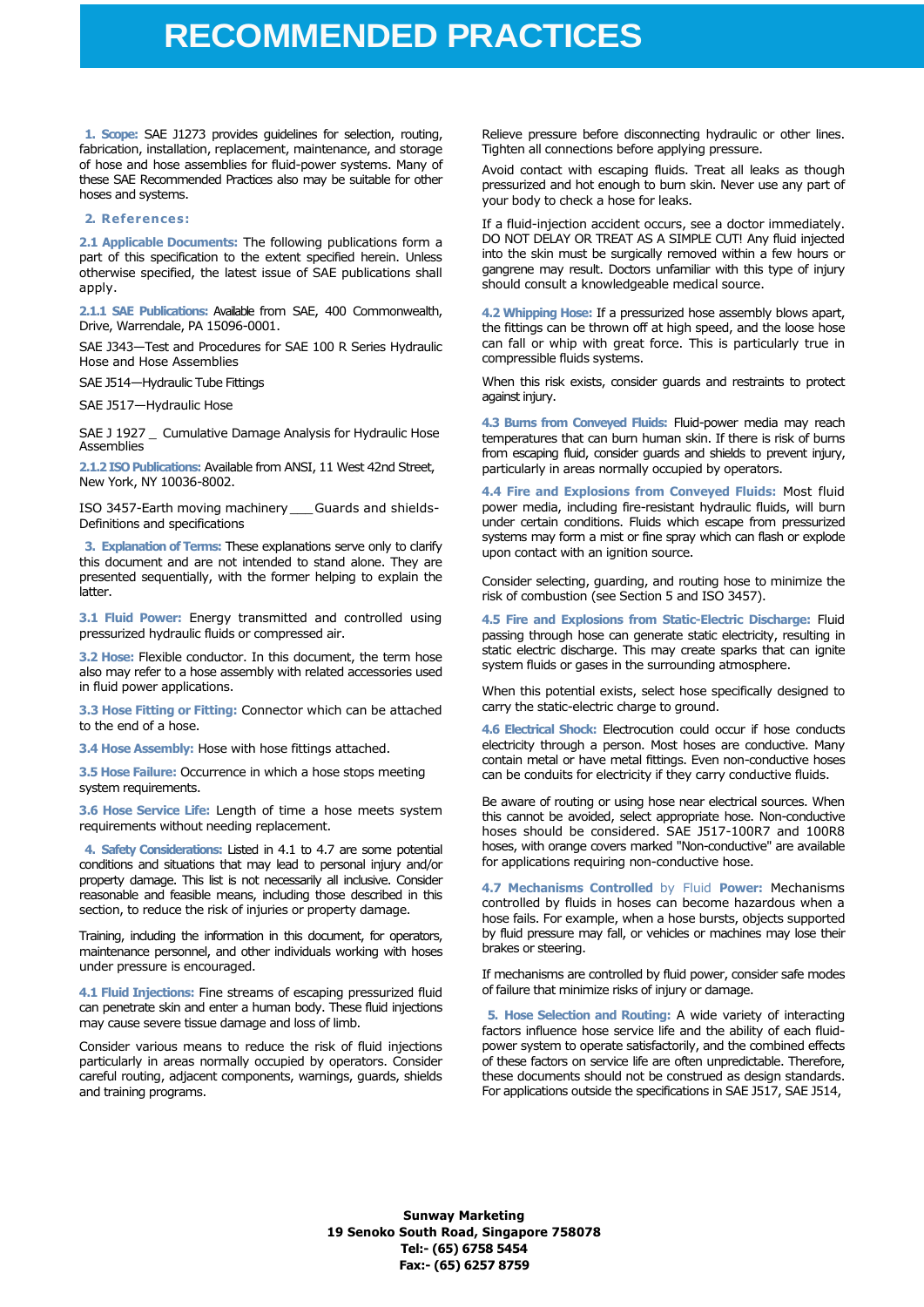or other relevant design standards, performance of hose assemblies should be determined by appropriate testing.

Carefully analyze each system. Then design routings and select hose and related components to meet the system-performance and hose-service-life requirements, and to minimize the risks of personal injury and/or property damage. Consider the following factors:

**5.1 System Pressures:** Excessive pressure can accelerate hose assembly failure. Analyze the steady-state pressures, and the frequency and amplitude of pressure surges, such as pulses and spikes. These are rapid and transient rises in pressure which may not be indicated on many common pressure gauges and can be identified best on high-frequency-response electronic measuring instruments.

For maximum hose service life, hose selection should be based on a system pressure, including surges, that is less than the hose maximum working pressure. Hose may be used above its maximum working pressure where reduced life expectancy is acceptable. SAE J1927 provides one method to help predict wire-reinforced hose service life for a given hydraulic application, where the surge pressure peaks vary and/or the highest pressure peaks occur infrequently.

**5.2 Suction:** For suction applications, such as inlet flow to pumps, select hose to withstand both the negative and positive pressures the system imposes on the hose.

**5.3 External Pressure:** In certain applications, such as in autoclaves or under water, the external environmental pressures may exceed the fluid pressure inside the hose. In these applications, consider the external pressures, and if necessary, consult the manufacturers.

**5.4 Temperature:** Exceeding hose temperature ratings may significantly reduce hose life. Select hose so the fluid and ambient temperatures, both static and transient, fall within the hose ratings. The effects of external heat sources should not raise the temperature of the hose above its maximum operating temperature. Select hose, heat shields, sleeving and other methods for these requirements, and route or shield hose to avoid hose damage from external heat sources.

**5.5 Permeation:** Permeation, or effusion, is seepage of fluid through the hose. Certain materials in hose construction are more permeable than others. Consider the effects of permeation when selecting hose, especially with gaseous fluids. Consult the hose and fluid manufacturers for permeability information.

**5.6 Hose-Material Compatibility:** Variables that can affect compatibility of system fluids with hose materials include, but are not limited to:

- a. Fluid pressure
- b. Temperature
- c. Concentration
- d. Duration of exposure

Because of permeation (see 5.5), consider compatibility of system fluids with the hose, tube cover, reinforcement, and fittings. Consult the fluid and hose manufacturers for compatibility information.

NOTE: Many fluid/elastomer compatibility tables in manufacturers

catalogs show ratings based on fluids at 21 °C, room temperature. These ratings may change at other temperatures. Carefully read the notes on the compatibility tables, and if in doubt, consult the manufacturer.

**5.7 Environment:** Environmental conditions can cause hose and fitting degradation. Conditions to evaluate include, but are not limited to:

- a. Ultraviolet light
- b. Salt water
- c. Air pollutants
- d. Temperature
- e. Ozone
- f. Chemicals
- g. Electricity
- h. A b r a s i o n If necessary, consult the manufacturers for

more information.

**5.8 Static-Electric Discharge:** Fluid passing through hose can generate static electricity resulting in static-electric discharge. This may create sparks that can puncture hose. If this potential exists, select hose wiih sufficient conductivity to carry the static-electric charge to ground.

**5.9 Sizing:** The power transmitted by pressurized fluid varies with pressure and rate of flow. Select hose with adequate size to minimize pressure loss and to avoid hose damage from heat generation or excessive velocity. Conduct calculations, or consult the manufacturers for sizing at flow velocities.

**5.10 Unintended Uses:** Hose assemblies are designed for the internal forces of conducted fluids. Do not pull hose or use it for purposes that may apply external forces for which the hose or fittirgs were not designed.

**5.11 Specifications and Standards:** When selecting hose and fittings for specific applications, refer to applicable government, industry, and manufacturer's specifications and standards.

**5.12 Unusual Applications:** Applications not addressed by the manufacturer or by industry standards may require special testing prior to selecting hose.

**5.13 Hose Cleanliness:** The cleanliness requirements of system components, other than hose, will determine the cleanliness requirements of the application. Consult the component manufacturers' cleanliness information for all components in the system. Hose assemblies vary in cleanliness levels; therefore, specify hose assemblies with adequate cleanliness for the system.

**5.14 Hose Fittings:** Selection of the proper hose fittings for the hose and application is essential for proper operation and safe use of hose and related assembly equipment. Hose fittings are qualified with the hose. Therefore, select only hose fittings compatible with the hose for the applications.

Improper selection of hose fittings or related assembly equipment for the application can result in injury or damage from leaks, or from hose assemblies blowing apart (see 4.2, 6.2, 6.3, and 6.4).

**5.15 Vibration:** Vibration can reduce hose service life. If required, conduct tests to evaluate the frequency and amplitude of system vibration. Clamps or other means may be used to reduce the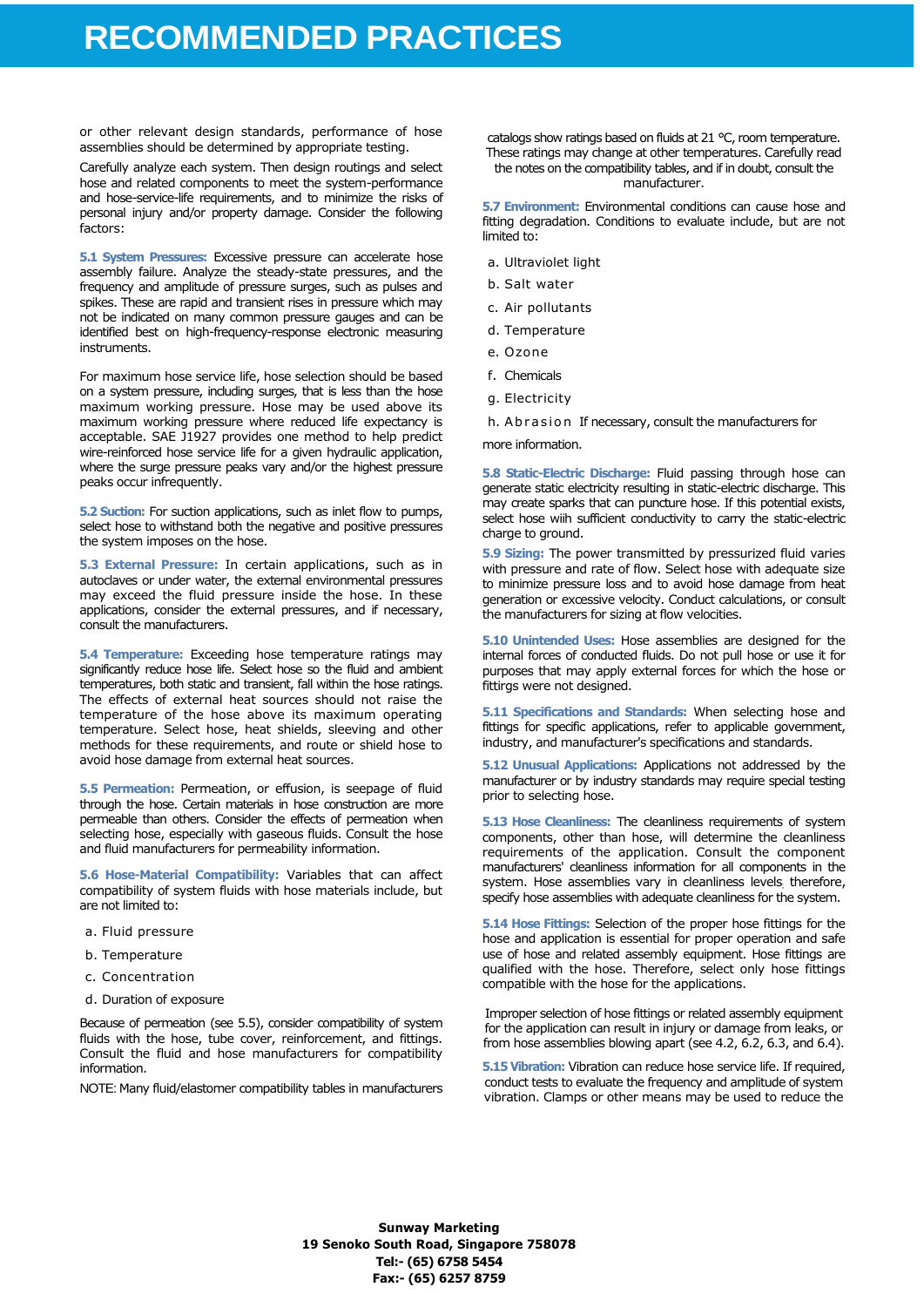effects of vibration. Consider the vibration requirements when selecting hose and predicting service life.

**5.16 Hose Cover Protection:** Protect the hose cover from abrasion, erosion, snagging and cutting. Special abrasion-resistant hoses and hose guards are available for additional protection. Route hose to reduce abrasion from hose rubbing other hose or objects that may abrade It.

**5.17 External Physical Abuse:** Route hose to avoid:

- a. Tensile loads
- b. Side loads
- c. Flattening
- d. Thread damage
- e. Kinking
- f. Damage to sealing surfaces
- a Abrasion

h. Twisting

**5.18 Swivel Type Adapters:** Swivel-type fittings or adapters do not transfer torque to hose while being tightened. Use these as needed to prevent twisting during installation.

**5.19 Live Swivels:** If two components in the system are rotating in relation to each other, live swivels may be necessary. These connectors reduce the torque transmitted to the hose.

**5.20 Slings and Clamps:** Use slings and clamps to support heavy or long hose and to keep it away from moving parts. Use clamps that prevent hose movement that will cause abrasion.

**5.21 Minimum Bend Radius:** The minimum bend radius is defined in SAE J343 and is specified in other SAE standards and hose manufacturer's product literature. Routing at less than minimum bend radius may reduce hose life. Sharp bending at the hose/fitting juncture may result in leaking, hose rupturing or



the hose assembly blowing apart (see 4.2 and Figure 1).

**5.22 Elbows and Adapters:** In special cases, use elbows



adapters to relieve hose strain (see Figure 2).

**5.23 Lengths:** Unnecessarily long hose can increase pressure drop and affect system performance. When pressurized, hose

that is too short may pull loose from its fittings, or stress the fitting connections, causing premature metallic or seal failures. When establishing hose length, refer to Figures 3, 4 and 5; and use the following practices.

**5.23.1 MOTION ABSORPTION:** Provide adequate hose length to distribute movement and prevent bends smaller than the



minimum bend radius.

**5.23.2 HOSE AND MACHINE TOLERANCES:** Design hose to allow

INCORRECT **CORRECT**   $t1=1$  **The 11** Cil<sub>i</sub>, E=Alammuio NE,

*FIGURE 4. HOSE AND MACHINE TOLERANCES*

for changes in length due to machine motion and tolerances.

**5.23.3 HOSE LENGTH DUE TO PRESSURE:** Design hose to accommodate length changes from changing pressures. Do not cross o clamp together high and low pressure hoses. The

**NO PRESSURE** 

HI GH **PRESSURE** 

*FIGURE 5: HOSE LENGTH DUE TO PRESSURE*

difference in length changes could wear the hose covers.

**5.24 Hose Movement and Bending:** Hose allows relative motion between system components. Analyze this motion when designing hose systems. The number of cycles per day may significantly affect hose life

Also avoid multiple planes of motion and twisting motion. Consider the motion of the hole when selecting hose and predicting service life. In applications that require hose to move or bend, refer to Figures 6 and 7 and use these practices:



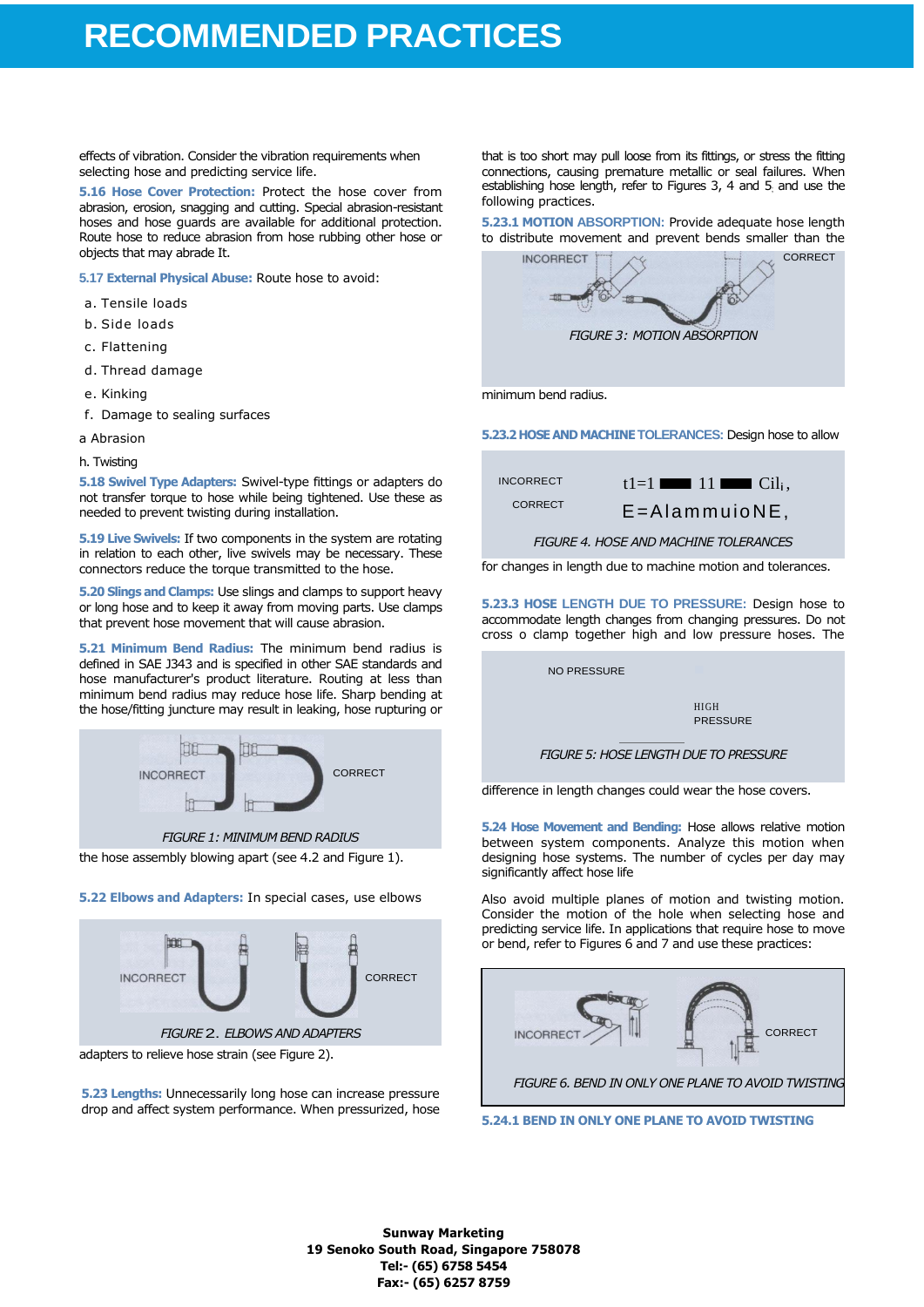### **5.24.2 PREVENT HOSE BENDING IN MORE THAN ONE PLANE:**

If hose follows a compound bend, couple it into separate



segments, or clamp it into segments that flex in only one plane.

**6. Hose-Assembly Fabrication:** Persons fabricating hose assemblies should be trained in the proper use of equipment and materials. The manufacturers' instructions and the practices listed as follows must be followed. Properly assembled fittings are vital to the integrity of a hose assembly. Improperly assembled fittings can separate from the hose and may cause serious injury or property damage from whipping hose, or from fire or explosion of vapor expelled from the hose.

**6.1 Component Inspection:** Prior to assembly, examine components for:

- a. Style or type
- b. Cleanliness
- c. Loose covers
- d. Nicks
- e. Size
- f. Inside obstructions
- g. Visible defects
- h. Damage
- i. Length
- j. Blisters
- k. Burrs

**6.2 Hose Fittings:** Hose fitting components from one manufacturer are not usually compatible with fitting components supplied by another manufacturer. For example, do not use a hose fitting nipple from one manufacturer with a hose socket from another manufacturer.

It is the responsibility of the fabricator to consult the manufacturer's written instructions or the manufacturer directly for information on proper fitting components.

**6.3 Hose and Fitting Compatibility:** Care must be taken to determine proper compatibility between the hose and fitting. Base selection on the manufacturers' recommendations substantiated by testing to industry standards such as SAE J517. Hose from one manufacturer is not usually compatible with fittings from another. Do not intermix hose and fittings from two manufacturers without approval from both manufacturers.

**6.4 Hose Assembly Equipment:** Assembly equipment from 0.16 manufacturer is usually not interchangeable with that from another manufacturer. Hoses and fittings from one manufacturer should not generally be assembled with the equipment of another manufacturer.

**6.5 Safety Equipment:** During fabrication, use proper safety equipment, including eye protection, breathing apparatus, and adequate ventilation.

**6.6 Reuse of Hose and Fittings:** When fabricating hose assemblies, do not reuse:

- a. Field-attachable fittings that have blown or pulled off hose
- b. Any part of hose fittings that were permanently crimped or swaged to hose
- c. Hose that has been in service after system checkout (see 7.7)

**6. 7 Cleanliness of Hose Assemblies:** Hose assemblies may be contaminated during fabrication. Clean hoses to specified cleanliness levels (see 5.13).

**7. Hose installation and Replacement:** Use the following practices when installing hose assemblies in new systems or replacing hose assemblies in existing systems:

**7.1 Pre-Installation Inspection:** Before installing hose assemblies, examine:

- a. Hose length and routing for compliance with original design
- b. Assemblies for correct style, size, length, and visible non conformities
- c. Fitting sealing surfaces for burrs, nicks, or other damage

NOTE—When replacing hose assemblies in existing systems, verify that the replacement is of equal quality to the original assembly.

**7.2 Handling During Installation:** Handle hose with care during installation. Kinking hose, or bending at less than minimum bend radius may reduce hose life. Avoid sharp bending at the hose/ fitting juncture (see 5.21).

**7.3 Twist Angle and Orientation:** Pressure applied to a twisted hose may shorten the life of the hose or loosen the connections. To avoid twisting, use the hose lay line or marking as a reference (see Figure 8).



**7.4 Securement and Protection:** Install necessary restraints and protective devices. Determine that such devices do not create additional stress or wear points.

**7.5 Routing:** Review proper routing practices provided in Section 5 and make appropriate corrections to obtain optimum performance.

**7.6 Assembly Torque:** The connection end of a hose fitting is normally threaded to obtain a tight pressure seal when attached to a port, an adapter, or another fitting. Sometimes bolts or screws provide threaded connection. Each size and type of connection requires different torques values, and these may vary due to type of material or exterior coating.